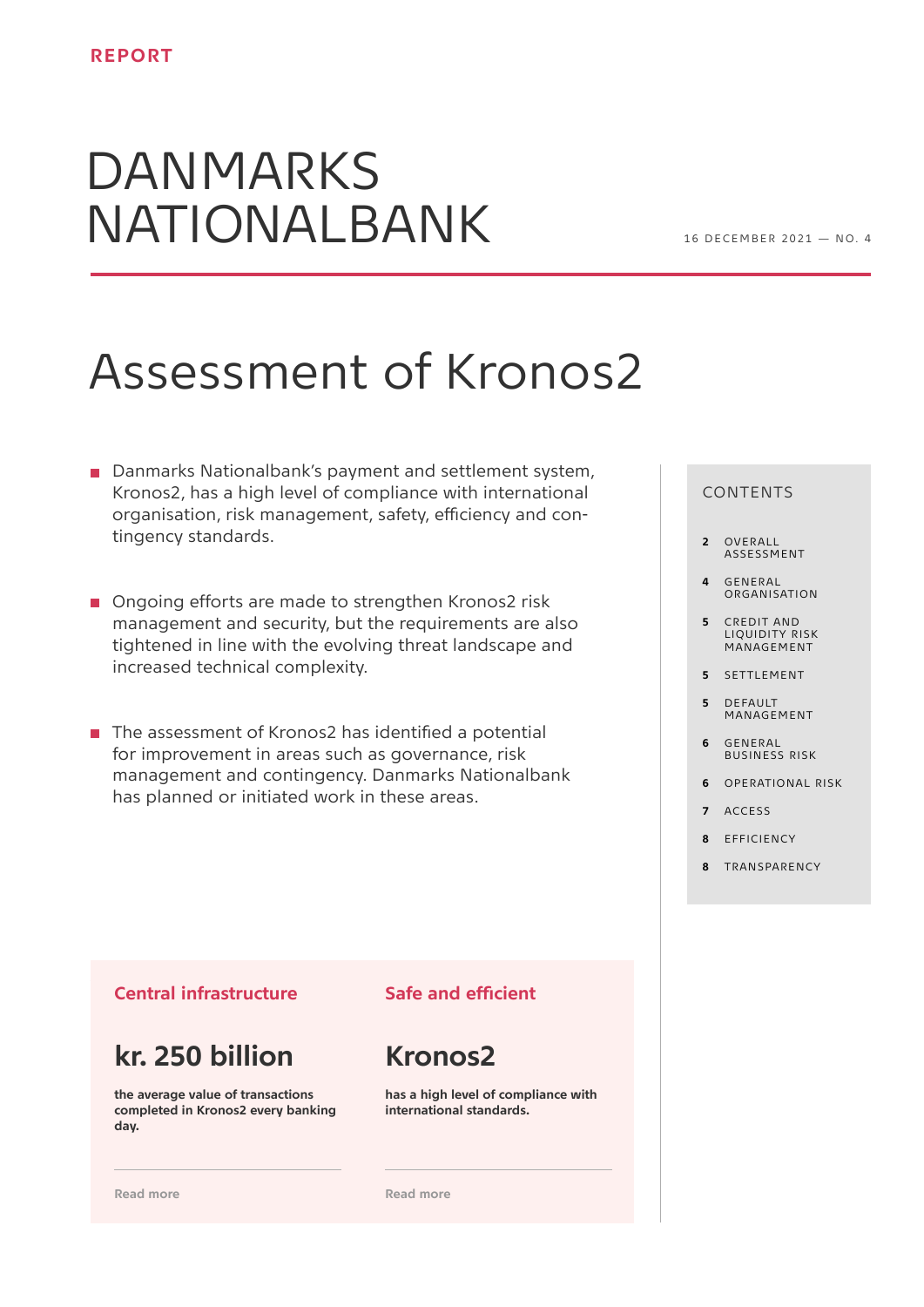<span id="page-1-0"></span>When financial institutions send payments to each other in Danish kroner, they do so through Kronos2, which is Danmarks Nationalbank's system for settling payments between financial institutions. These payments are often large and time-critical in nature.

Most Danish banks and mortgage credit institutions hold accounts with Danmarks Nationalbank in the same way private individuals hold accounts with commercial banks. In addition to the banks, five critical payment and settlement systems hold accounts with Danmarks Nationalbank, because Kronos2 is also being used to settle net positions from these connected systems (for example retail payment systems).

Kronos2 is a central system in the Danish financial infrastructure. On average, transactions with a combined value of around kr. 250 billion are completed in Kronos2 every banking day.1 Major failures or breakdowns in Kronos2 could damage trust in the financial system and, at worst, threaten financial stability. As a result, it is important that Kronos2 complies with current international safety and efficiency standards. To verify compliance, Danmarks Nationalbank has carried out an assessment of Kronos2 in accordance with CPMI-IOS-CO<sup>2</sup>'s Principles for Financial Market Infrastructures, PFMI.<sup>3</sup> The assessment shows that Kronos2 is a safe and efficient system. However, payment system requirements are constantly evolving, see Box 1, and a potential for improvement has been identified in some areas.

# Overall assessment

The assessment shows that Kronos2 has a high level of compliance with international organisation, risk management, security, efficiency and contingency standards. The assessment of Kronos2's compliance with the individual principles is shown in Box 2.

#### **Danmarks Nationalbank's oversight**

Danmarks Nationalbank oversees that payments and financial transactions in Denmark can be effected safely and efficiently. Its oversight comprises the core systems and solutions in the Danish payments infrastructure:

- Kronos2 (interbank payments)
- the Sumclearing, Intradagclearing and Straksclearing (retail payments)
- Euronext Securities Copenhagen (securities transactions)
- Dankort, Betalingsservice and credit transfers (the most important payment solutions)
- International systems of relevance to Denmark.

Danmarks Nationalbank's oversight is based on international standards and guidelines and is described in its oversight policy (*[link](https://www.nationalbanken.dk/en/publications/Documents/2019/04/Oversight%20policy%202019.pdf)*).

#### **Development in payment system requirements**

Box 1

The payment system requirements are continuously being tightened in line with technological advances and changes in the threat landscape. As a result, the implementation of the requirements of the PFMI will also change over time. This means that some areas that were previously PFMI compliant may no longer be found to be in full compliance with the requirements. This applies to some areas in the assessment of Kronos2 compared to the 2016 assessment of Danmarks Nationalbank's previous payment system, Kronos.1

New guidelines based on best practice address the rapid development. For example, in May 2018, the CPMI published a strategy<sup>2</sup> to help strengthen endpoint security to reduce the risk of criminal transactions in central payment systems. The strategy has helped define how the relevant requirements of the PFMI should be interpreted in relation to the new threat landscape.

1 Danmarks Nationalbank, Assessment of Kronos, Danmarks Nationalbank Other publications, 1 July 2016 (*[link](https://www.nationalbanken.dk/en/publications/Documents/2016/12/Assesment%20of%20Kronos.pdf)*) 2 CPMI, Reducing the risk of wholesale payments fraud related to endpoint security, May 2018 (*[link](https://www.bis.org/cpmi/publ/d178.pdf)*).

<sup>1</sup> This includes interbank payments, transfers to settlement systems, monetary policy operations and the settlement of net positions from the settlement systems.

<sup>2</sup> The CPMI-IOSCO principles are published by the Bank for International Settlements, BIS, and the International Organization of Securities Commissions, IOSCO. The Committee on Payment and Market Infrastructures, CPMI, is the BIS working committee that has helped to develop the principles.

<sup>3</sup> CPMI-IOSCO, Principles for Financial Market Infrastructures (PFMI), April 2012 (*l[ink](https://www.bis.org/cpmi/info_pfmi.htm)*).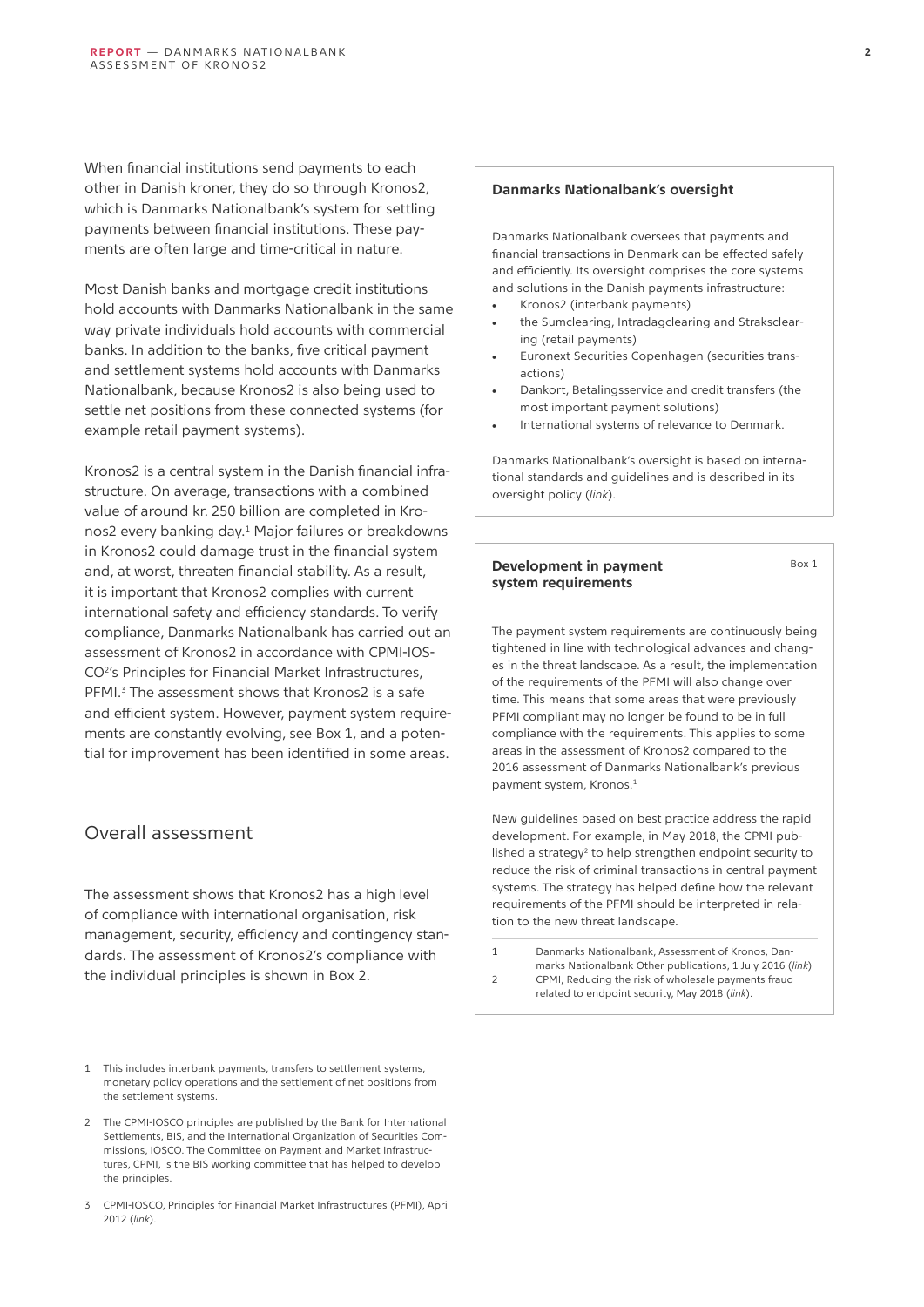# <span id="page-2-0"></span>Kronos2 has a high level of compliance with international standards<br>Box 2

The assessment of Kronos2 was based on CPMI-IOSCO's Principles for Financial Market Infrastructures, PFMI, from April 2012. PFMI places requirements on all areas of a payment system – both the legal basis, the general organisation, IT security and the detailed management of all risks that may arise in connection with payment settlement.

Danmarks Nationalbank has used the following scale and categories to define the degree of compliance with PFMI:

- **Observed** is used when all essential criteria have been met and any deficiencies or weaknesses are not issues of concern and are minor, manageable and of a nature that the payment system could consider taking them up in the normal course of its business.
- **Broadly observed** is used when the criteria have been largely met and one or more issues of concern have been identified which should be addressed within a given deadline.
- **Partly observed** is used when the criteria have been partly met and one or more issues of concern that could become serious if not addressed in a timely manner has been identified. The payment system should accord a high priority to address these issues.
- **Not observed** is used when the criteria have not been met and one or more serious issues of concern that warrant immediate action has been identified. Therefore, the payment system must accord the highest priority to address these issues in a timely manner.
- **Not applicable** is used when the principle is not applicable because of the particular legal, institutional, structural, or other characteristics of the payment system.

Below is an overview of Kronos2's compliance with the individual principles.

#### **Organisation**

| Principle 1 - Legal basis                                                   | <b>Observed</b>         |
|-----------------------------------------------------------------------------|-------------------------|
| Principle 2 - Governance                                                    | <b>Broadly observed</b> |
| Principle 3 - Framework for the<br>comprehensive management of risks        | <b>Broadly observed</b> |
| Credit and liquidity risk management                                        |                         |
| Principle 4 - Credit risk                                                   | <b>Observed</b>         |
| Principle 5 - Collateral                                                    | <b>Observed</b>         |
| Principle 6 - Margin                                                        | Not applicable          |
| Principle 7 - Liquidity risk                                                | <b>Broadly observed</b> |
| <b>Settlement</b>                                                           |                         |
| Principle 8 - Settlement finality                                           | <b>Observed</b>         |
| Principle 9 - Money settlements                                             | <b>Observed</b>         |
| Principle 10 - Physical deliveries                                          | Not applicable          |
| Central securities depositories and<br>exchange-of-value settlement systems |                         |
| Principle 11 - Central securities<br>depositories                           | Not applicable          |
| Principle 12 - Segregation and portability                                  | Not applicable          |
| Default management                                                          |                         |
| Principle 13 - Participant-default rules<br>and procedures                  | <b>Observed</b>         |
| Principle 14 - Segregation and portability                                  | Not applicable          |

| General business risk management                                       |                         |
|------------------------------------------------------------------------|-------------------------|
| Principle 15 - General business risk                                   | <b>Observed</b>         |
| Principle 16 - Custody and investment<br>risks                         | <b>Observed</b>         |
| <b>Operational risk</b>                                                |                         |
| Principle 17 - Operational risk                                        | <b>Broadly observed</b> |
| Access                                                                 |                         |
| Principle 18 - Access and participation<br>requirements                | <b>Broadly observed</b> |
| Principle 19 - Tiered participation<br>arrangements                    | <b>Observed</b>         |
| Principle 20 - FMI links                                               | Not applicable          |
| <b>Efficiency</b>                                                      |                         |
| Principle 21 - Efficiency and effectiveness                            | <b>Observed</b>         |
| Principle 22 - Communication procedures<br>and standards               | <b>Observed</b>         |
| <b>Transparency</b>                                                    |                         |
| Principle 23 - Disclosure of rules,<br>key procedures, and market data | <b>Observed</b>         |
|                                                                        | Not applicable          |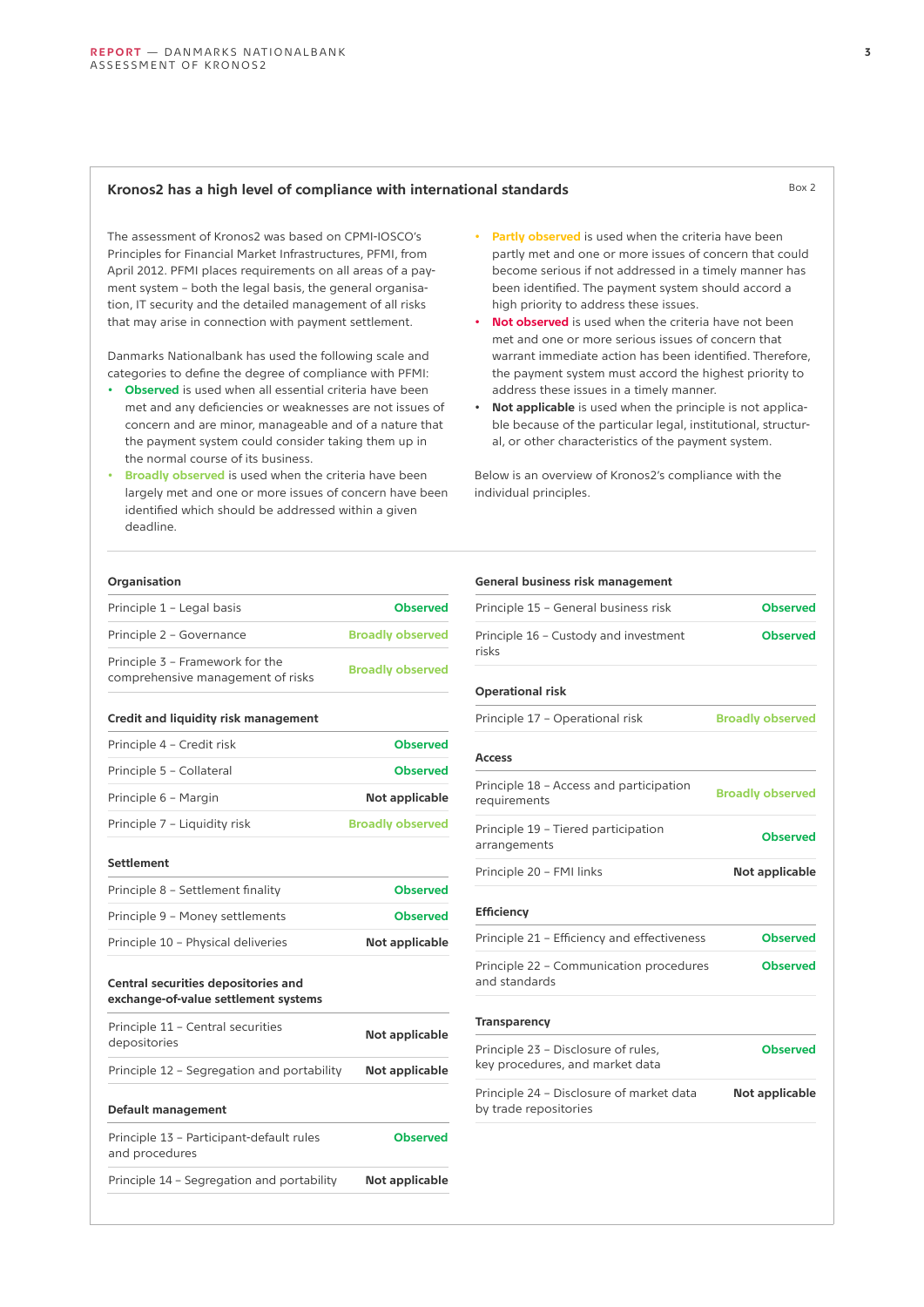<span id="page-3-0"></span>CPMI-IOSCO's PFMI contains 24 principles, but not all principles are relevant to Kronos2. Kronos2 fully observes 12 of 17 assessed principles, while five principles are considered to be 'broadly observed' – see Box 2. One or more potential improvements have been identified for these principles, which should be addressed within a set timeframe.

The assessment is based on a review of Kronos2 based on a number of questions formulated by CPMI-IOSCO regarding compliance with the specific requirements of the principles.<sup>4</sup> In this connection, rules, organisational charts, business procedures, risk assessments, descriptions of controls and security measures etc. have been reviewed.

The degree of Kronos2's observance of the individual principles is described in more detail below, including the identified potential for improvement and planned or initiated initiatives to address it.

# General organisation

- *Principle 1*  Legal basis; **observed**
- *Principle 2*  Governance; **broadly observed**
- *Principle 3*  Framework for the comprehensive management of risks; **broadly observed**

Principles 1-3 concern the organisation around Kronos2, including the legal basis, governance and framework for the comprehensive management of risks. Kronos2 observes Principle 1, while Principle 2 and Principle 3 are considered to be broadly observed.

Kronos2 has a clear legal basis that is enforceable in all relevant jurisdictions, and all activities are subject to Danish law. The contractual basis between the participants and Danmarks Nationalbank is set out in Danmarks Nationalbank's terms and conditions for accounts', which are available on Danmarks Nationalbank's website.

Danmarks Nationalbank has policies and procedures to identify, measure, monitor and manage risks related to Kronos2. The work is based on Danmarks Nationalbank's Risk and Security Policy, whose general principles are specified in Danmarks Nationalbank's risk strategy and appetite. Responsibility for the risk management work follows international standards with the establishment of three organisational lines of defence; operational units, control and compliance function and internal audit. A risk committee has been established to decide on prioritisation and risk management. The risk committee continuously reports to the senior management on the risk landscape and relevant matters. In addition, risk management related to Kronos2 is anchored in a sub-committee.

# **Potential for improvement of governance and risk management**

A potential for improvement of governance and risk management has been identified.

Danmarks Nationalbank will strengthen its ongoing reporting to the management on risk management and countermeasures. Likewise, it will be ensured that the management provides clear guidelines on the implementation of Danmarks Nationalbank's Risk and Security Policy on an annual basis, and that the objectives and projects set out in this process are followed up. The aim is to provide a clearer framework for work at operational level and a better platform for monitoring compliance with the policy.

In addition, Danmarks Nationalbank is working to strengthen risk management by further formalising and anchoring responsibility for the day-to-day risk management with the system owner in the first line of defence. Specifically, the aim is to extend the involvement and follow-up of the system owner in relation to compliance-related and operational risks. At the same time, this will allow the second line of defence to step back, thereby strengthen its independence.

<sup>4</sup> The questions can be found in the report 'Principles for market infrastructures: Disclosure framework and assessment methodology', December 2012 (*l[ink](https://www.bis.org/cpmi/publ/d106.pdf)*).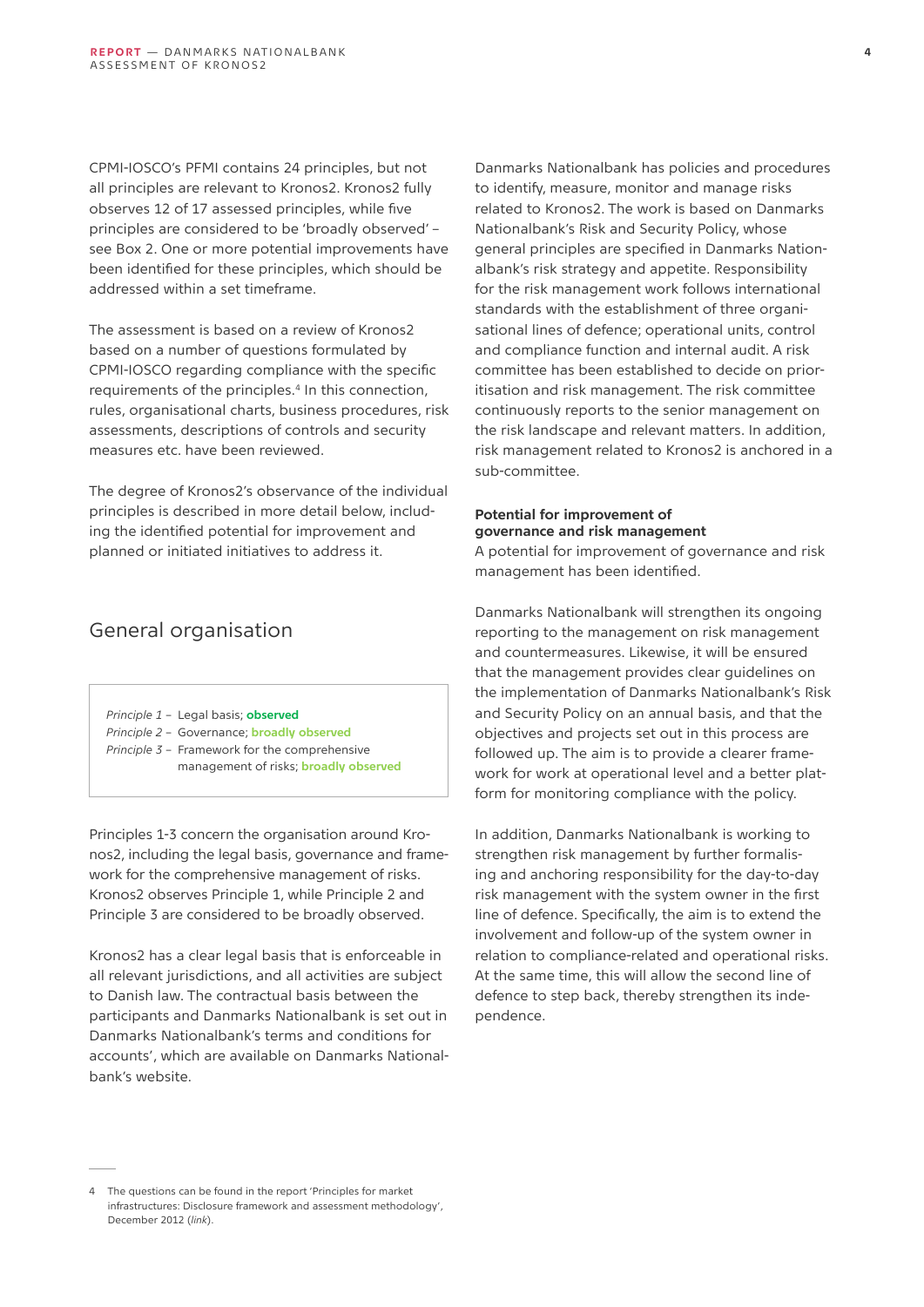# <span id="page-4-0"></span>Credit and liquidity risk management

*Principle 4* – Credit risk; **observed** *Principle 5* – Collateral; **observed** *Principle 7* – Liquidity risk; **broadly observed**

Principles 4-7 concern credit and liquidity risk management. Kronos2 complies with Principle 4 on credit risk and Principle 5 on collateral, while there is potential for improvement of Principle 7 on liquidity risk.

Danmarks Nationalbank incurs a credit risk on the participants in Kronos2, who are offered credit against collateral. Credit risk is reduced by providing credit only against collateral in the form of high-quality assets and by using appropriate haircuts when calculating the collateral value of the assets. The collateral value is calculated on a daily basis, based on updated market prices, and if a security has not been traded, a synthetic price is used. Risks are managed in a fixed framework, and the risk assessment of Danmarks Nationalbank's collateral is updated on a regular basis.

Participants in Kronos2 do not incur a credit risk on each other because each payment is settled individually and instantly. On the other hand, participants do incur a liquidity risk, as payments can be delayed if the sender lacks liquidity. Liquidity risk between participants is limited through free access to intraday credit against collateral, and ample liquidity among the participants ensures that payments are generally settled smoothly via Kronos2.

Previous liquidity stress tests have shown that payment settlement and participants' liquidity are sufficiently resilient to various forms of stress. The same conclusion is expected to apply to Kronos2.

#### **Potential for improvement of liquidity risk**

Liquidity stress tests using Kronos2 data have yet to be completed. Danmarks Nationalbank is working on it and will establish a stress test programme to ensure that liquidity stress tests using Kronos2 data can be conducted on a regular basis.

# Settlement

*Principle 8* – Settlement finality; **observed** *Principle 9* – Money settlements; **observed**

Principle 8 and Principle 9 deal with settlement finality and money settlements. Kronos2 observes both principles.

Settlement in Kronos2 is protected by the Settlement Finality Directive. According to the Directive, a transaction is final and irrevocable when the sender's account is debited and the recipient's account credited. The point at which a payment is final is defined in the terms and conditions for accounts, and finality is enshrined in Danish law.

Money settlement, i.e. the settlement of payments in Kronos2, takes place on accounts with Danmarks Nationalbank. This means that payments are settled in so-called central bank money.

# Default management

*Principle 13* – Participant-default rules and produces; **observed**

Kronos2 observes Principle 13, which concerns participant-default rules and produces.

Clearly defined rules and procedures are in place to manage a participant default, resolution or operational failure, which include guidelines on coordination between relevant parties and timely communication. The procedures are formalised in business procedures and are continuously tested.

In the event of a participant default that prevents the participant from executing and receiving payments,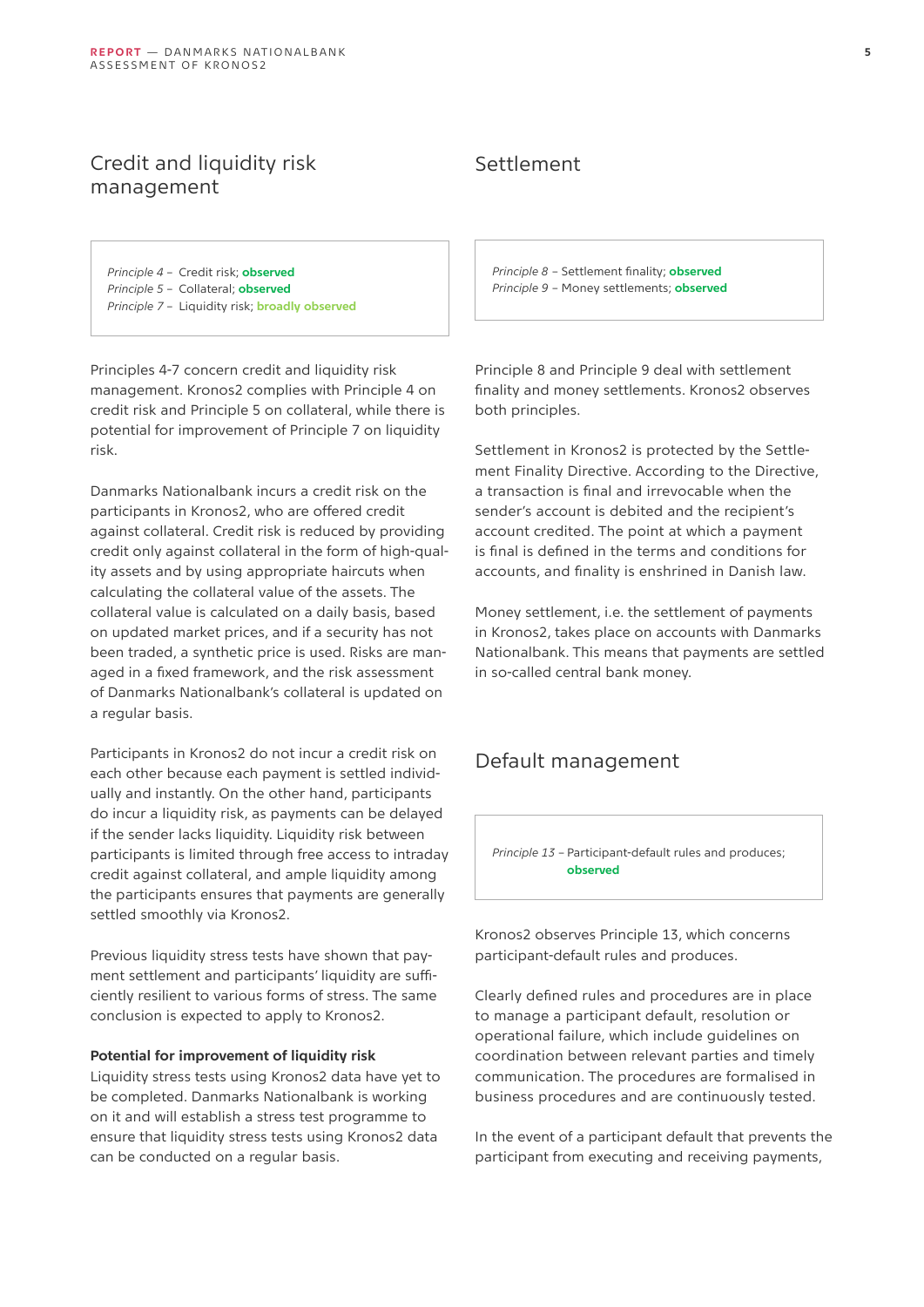<span id="page-5-0"></span>Danmarks Nationalbank may assist the participant in executing payments through emergency procedures. In more serious situations, where, for example, one of the largest participants experiences a prolonged operational failure affecting payment settlement in Kronos2, Danmarks Nationalbank's contingency plan may be activated. FSOR's contingency plan may also be activated if there is a risk that the operational failure may spread throughout the sector.

Rules on the use of emergency procedures and rules on the realization of collateral<sup>5</sup> can be found in Danmarks Nationalbank's terms and conditions for accounts. Rules and procedures for managing a participant default are described in Danmarks Nationalbank's description of Kronos2 in relation to international principles, which is available on Danmarks Nationalbank's website.6

# General business risk

*Principle 15* – General business risk; **observed** *Principle 16* – Custody and investment risks; **observed**

Principle 15 relates to the management of general business risk, i.e. risks that may lead Danmarks Nationalbank to incur losses in connection with the operation of Kronos2. Principle 16 concerns Kronos2's securities in custody accounts with Euronext Securities Copenhagen, ES-CPH, formerly VP Securities A/S. Kronos2 complies with the requirements of Principles 15 and 16.

General business risks are identified and assessed on an ongoing basis. Risks are reduced, among other things, by Kronos2 having a pricing model where the price of participating in Kronos2 is adjusted so that the revenue received from the participants matches the costs of running the system.

As Kronos2 is a central bank-owned payment system, there is no need to hold liquid assets specifically to cover business risk and to support a recovery or resolution plan.

Securities provided by the participants as collateral for intraday credit in Kronos2 are held in safe custody with ES-CPH, which Danmarks Nationalbank is assured of through the Danish Financial Supervisory Authority's supervision and Danmarks Nationalbank's oversight of ES-CPH.

Danmarks Nationalbank has prompt access to securities held in custody accounts pledged for credit to Danmarks Nationalbank. This also applies in the event of a participant default, as Danmarks Nationalbank has entered into an agreement on prompt realization of the pledged securities with the individual account holders. Risks associated with collateral at ES-CPH are assessed on an ongoing basis.

# Operational risk

*Principle 17* – Operational risk; **broadly observed**

<sup>5</sup> In the event that a participant fails to meet its obligations, Danmarks Nationalbank has the right to sell or take over the participant's pledged collateral in order to repay the participant's dept to Danmarks Nationalbank.

<sup>6</sup> Danmarks Nationalbank, Description of Kronos2 in relation to international principles, *Danmarks Nationalbank Other publications*, July 2021 (*[link](https://www.nationalbanken.dk/en/publications/Documents/2016/12/Description%20of%20Kronos.pdf)*).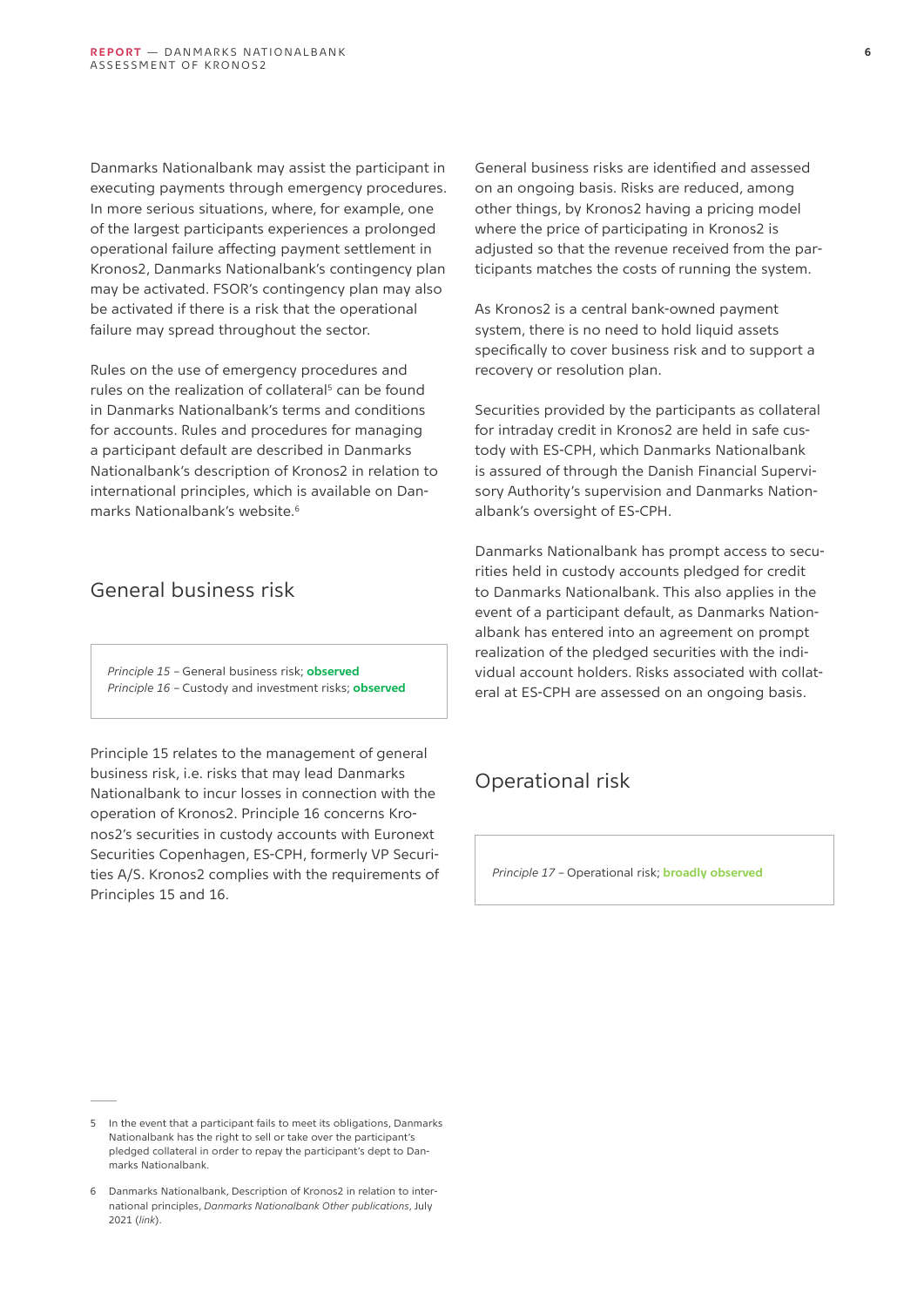<span id="page-6-0"></span>Principle 17 concerns operational risk management in relation to Kronos2, including internal risks and risks associated with the use of external service suppliers. The principle is considered to be broadly observed, and potentials for improvement have been identified.

Internal and external operational risks are identified, and risks are managed through the use of systems, policies, procedures and controls.

Kronos2 has a high degree of security and operational reliability; among other things, Kronos2 runs on its own isolated IT platform which is duplicated at two operating centres, and tests have confirmed that Kronos2 has sufficient scalable capacity.

Danmarks Nationalbank follows up on compliance with agreed service level objectives by the service supplier through fixed service and risk reporting.

Formalised change management processes are in place. Change management is handled by the service supplier, but all changes are managed, prioritised and approved by Danmarks Nationalbank, while taking into account that changes are not implemented on critical days when there are typically many payments.

Danmarks Nationalbank has a business continuity plan with comprehensive measures to deal with situations involving a risk of operational disruptions. Business continuity plans and procedures are in place to ensure rapid recovery of operations and business functions, including the restoration of service within two hours and full payment settlement by the end of the day – even in case of critical disruptions.

Danmarks Nationalbank is part of the crisis management setup of the Financial Sector Forum for Operational Resilience, FSOR, which is to ensure effective and coordinated cross-sector action in the event of a critical operational disruption that could threaten financial stability, such as a large-scale cyber attack. Furthermore, since 2016, Danmarks Nationalbank

has been working with Finance Denmark, ES-CPH and e-nettet to identify and address risks across central systems in the infrastructure.

#### **Potential for improvement of operational risk**

A potential for improvement has been identified for operational risk management.

Supplier management can be strengthened by implementing a more systematic programme for controlling how critical service suppliers comply with Danmarks Nationalbank's Security and Risk Policy. Based on the decision to migrate the settlement of Danish kroner to the forthcoming European consolidated payment and securities settlement platform Target Services, beginning this work for Kronos2 is not deemed to be worthwhile.

Another potential for improvement concerns the involvement of participants in risk management efforts, including in the testing of Danmarks Nationalbank's emergency solutions. Danmarks Nationalbank is therefore expanding the testing of the bank's Extreme Contingency Facility, ECF,7 to include other payment systems and participants. In addition, Danmarks Nationalbank will increasingly involve participants in the risk management of Kronos2. This will be done at the regular meetings between Danmarks Nationalbank and the participants.

Danmarks Nationalbank is also working to further formalise which annual technical tests should be carried out.

# Access

*Principle 18* – Access and participation requirements; **broadly observed** *Principle 19* – Tiered participation arrangements; **observed**

<sup>7</sup> ECF is the solution designed to ensure that the settlement of payments will continue in the event that Kronos2 is affected by a serious incident or failure at both operating centres.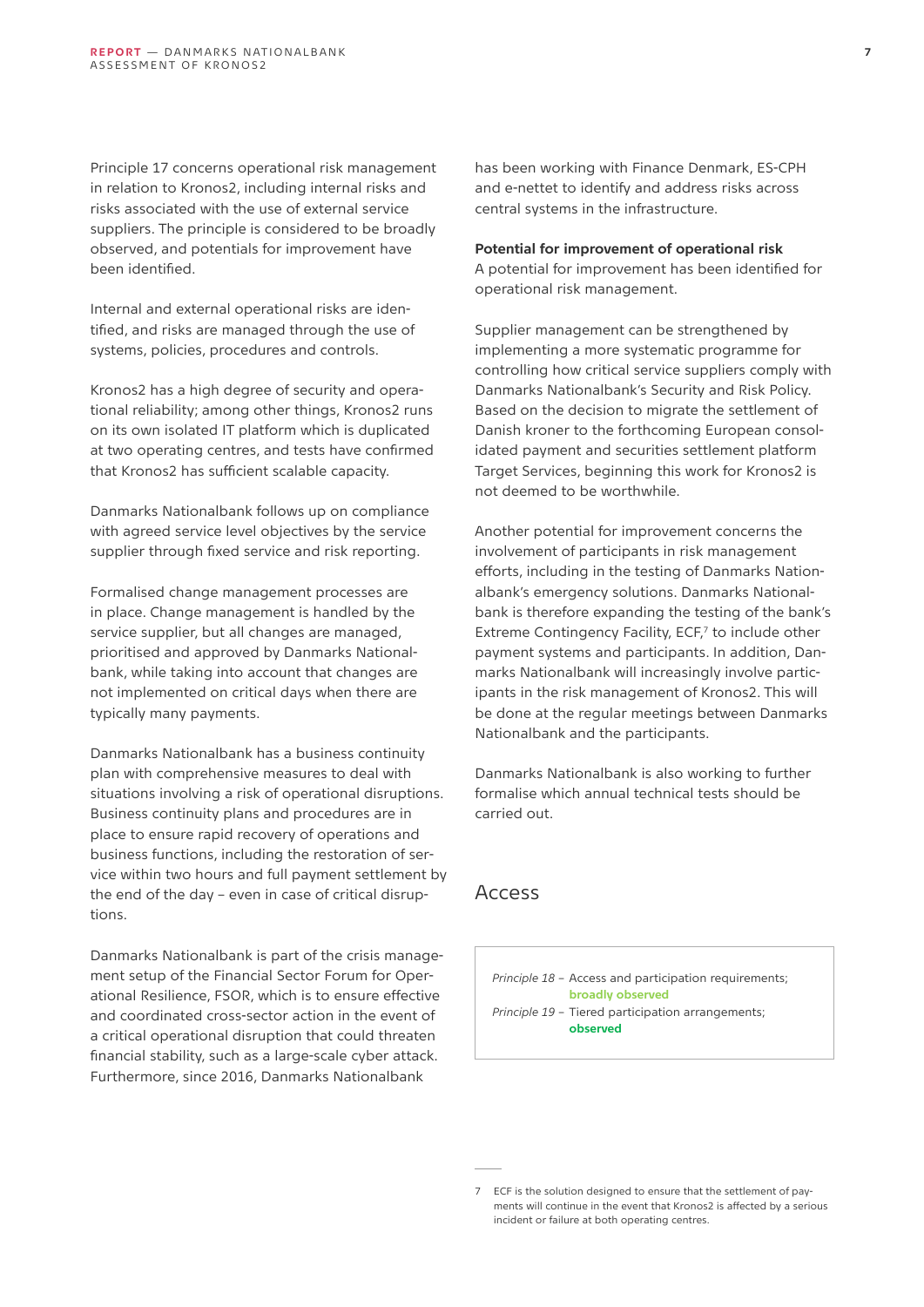<span id="page-7-0"></span>Principles 18 and 19 relates to access requirements and indirect participation. A potential for improvement has been identified for Principle 18, while Kronos2 is considered to fully observe Principle 19.

There is a fair and open access to participation in Kronos2. Danmarks Nationalbank provides access to supervised credit institutions and investment firms and others which, within the framework of the Settlement Finality Directive<sup>8</sup>, are considered to be essential to payment settlement in Denmark. The requirements for participation are set out in Danmarks Nationalbank's terms and conditions for accounts, where the exit rules are also described.

It is possible to participate indirectly in the payment settlement in Kronos2. This is done by entering into an agreement with a direct participant that payments are executed through the direct participant's account. Indirect participation is primarily concentrated among the largest participants. Analyses of transaction data show that indirect participation is not a cause for concern in relation to payment settlement in Kronos2. Danmarks Nationalbank regularly reviews the risks associated with indirect participation.

#### **Potential for improvement of requirements for access**

As part of the implementation of the CPMI endpoint strategy, Danmarks Nationalbank has introduced the requirement that all Kronos2 participants connected through SWIFT must comply with the SWIFT Customer Security Programme's IT security requirements. Work is under way to impose similar requirements on non-SWIFT participants.

# **Efficiency**

*Principle 21* – Efficiency and effectiveness; **observed** *Principle 22* – Communication procedures and standards; **observed**

Principle 21 relates to Kronos2's efficiency and effectiveness<sup>9</sup>, while Principle 22 is about communication standards. Kronos2 observes Principle 21 and Principle 22.

In order to ensure that Kronos2 is effective and meets its intended goals and objectives and the needs of the participants, Kronos2 has defined clear service level objectives which are described in a Service Level Agreement with the service supplier. Participants are involved in the ongoing development and operation of Kronos2 through user group meetings, where they can discuss their needs and wishes with Danmarks Nationalbank.

In order to ensure efficiency, Danmarks Nationalbank makes a point of ensuring fair and open access to participation in Kronos2. Among other things, this includes ensuring that the pricing structure is transparent and does not restrict the use of the system.

Kronos2 observes internationally accepted communication procedures and standards. The message format follows the ISO 15022 standard. Kronos2 also enables participants who use SWIFT and participants who do not to smoothly exchange messages and payments.

# **Transparency**

*Principle 23* – Disclosure of rules, key procedures, and market data; **observed**

Principle 23 concerns the disclosure of rules, key procedures and market data. Kronos2 observes Principle 23.

The rules and procedures for Kronos2, including emergency procedures, are set out in the terms and conditions for accounts for Kronos2, which are available – in both Danish and English – on Danmarks Nationalbank's website. The terms and conditions for

<sup>8</sup> Article 2 of the Settlement Finality Directive lays down requirements as to who can be a participant in settlement finality-protected payment systems.

<sup>9</sup> Efficiency refers to the resources required by the payment system to provide its services, while effectiveness refers to whether the payment system is meeting its intended goals and objectives.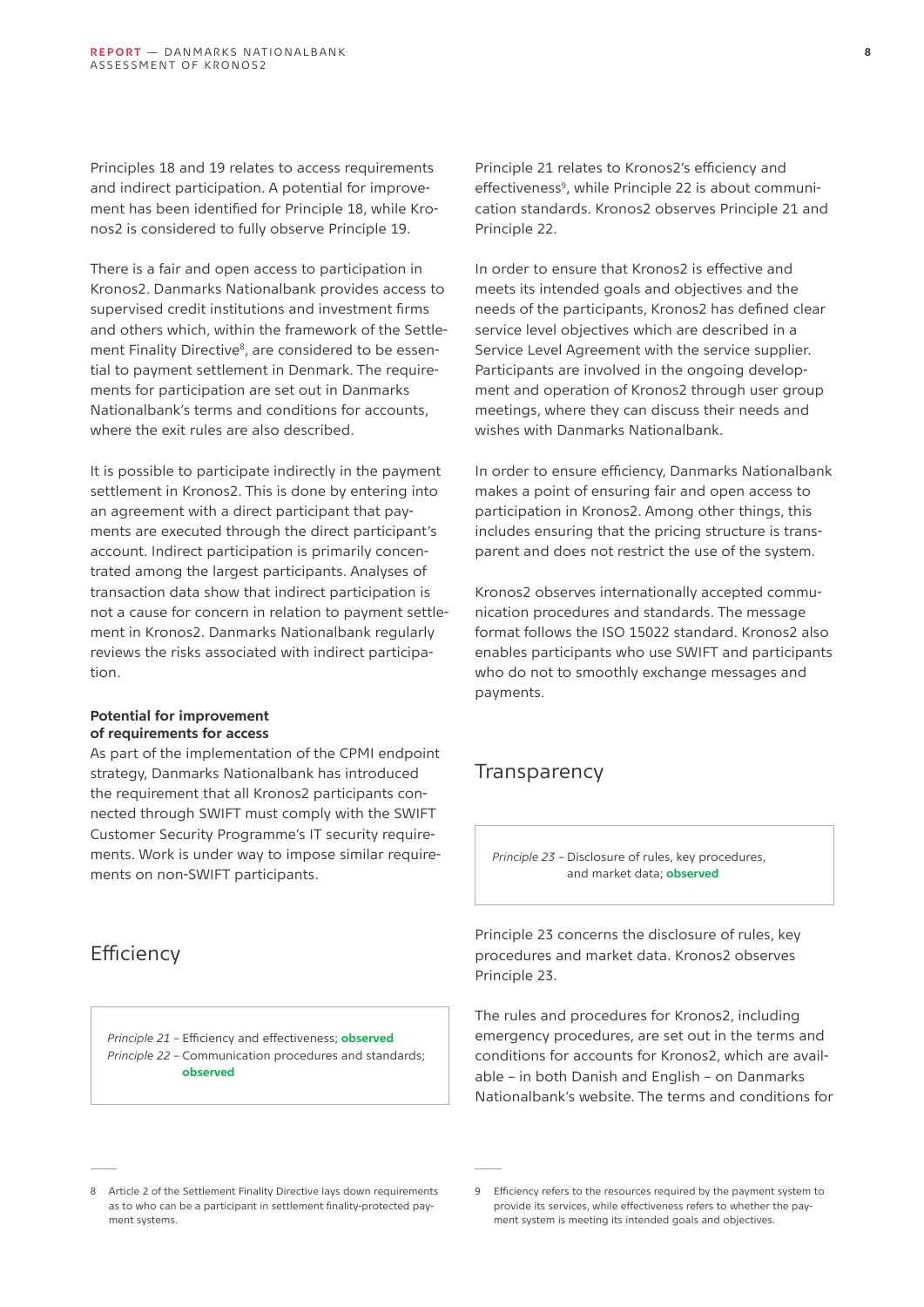accounts are supplemented by additional docu mentation about Kronos2 on the website, including pricing model, information about eligible securities for collateral and a system description.

All participants have received training in Kronos2 and have been provided with training material. If participants need further guidance, they can contact Danmarks Nationalbank's help desk during Kro nos2's opening hours.

In July 2021, Danmarks Nationalbank published a detailed description of how Kronos2 observes PFMI which follows CPMI-IOSCO's disclosure framework. In addition, data relating to the use of Kronos2 has been made available on Danmarks Nationalbank's website.